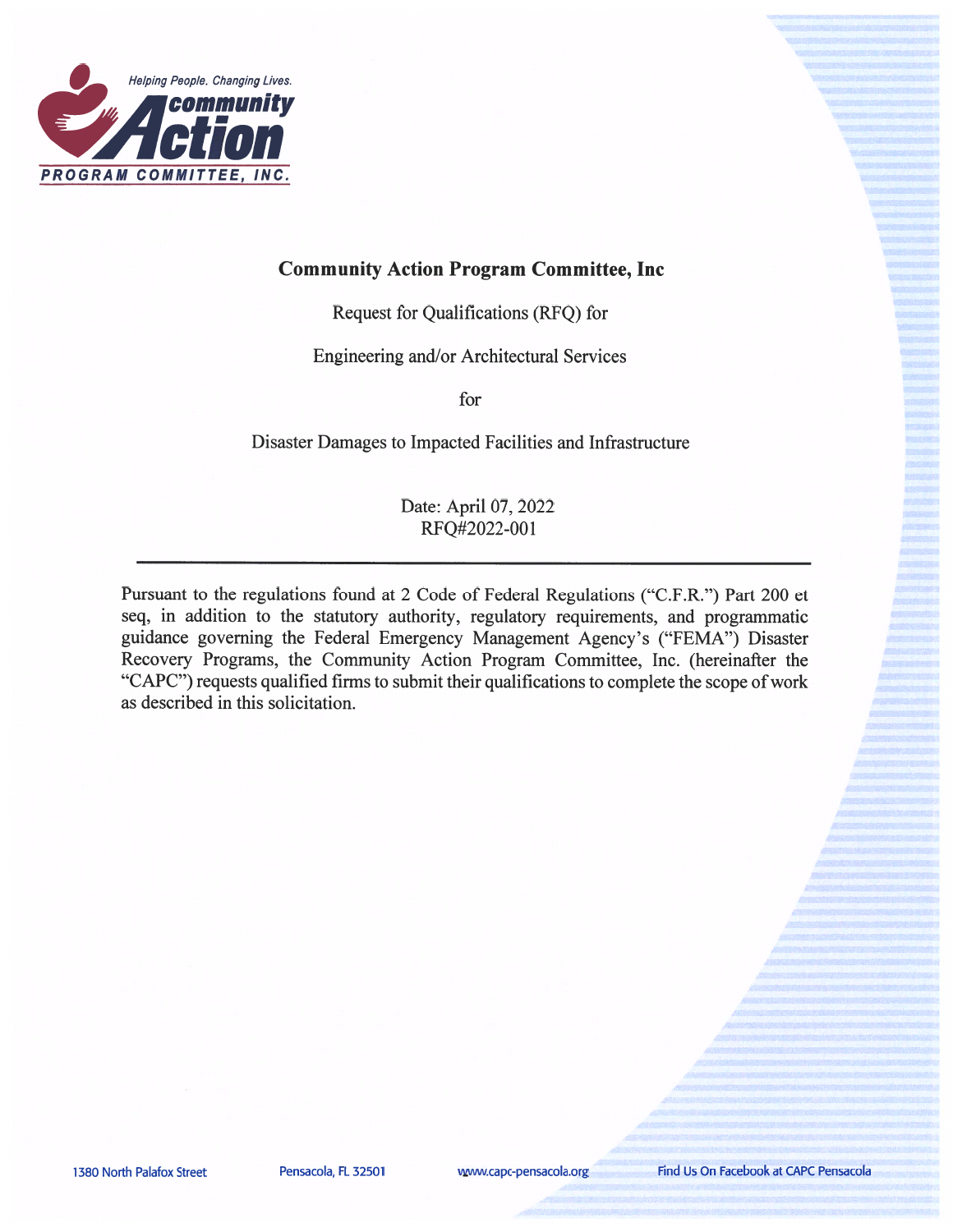#### **INSTRUCTION TO PROPOSERS**

## **A. NOTICE**

**RFQ-2022-001** To Provide Request for Qualifications (RFQ) for Engineering and/or Architectural Services for Disaster Damages to Impacted CAPC Facilities and Infrastructure.

Information provided in the statement of work is to be used only for purposes of preparing a proposal of qualifications. It is further expected that each bidder will read the scope of work thoroughly to provide a response that meets all requirements outlined in the scope of work.

The CAPC reserves the right to reject any or all proposals for qualifications or any portion thereof and to accept the submission deemed most advantageous to CAPC.

The information contained herein is believed to be accurate but is not to be considered in any way as a warranty. **Request for additional information clarifying the Scope of Work should be directed in writing to Doug Brown, President/CEO @ d.brown@capc-pensacola.org.**

### **B. STATEMENT OF PURPOSE**

The primary purpose of this Request for Qualifications is to procure qualified engineering and/or architectural consultants or multidisciplinary teams to assist in the assessment of damages to develop Construction Plans, Specifications, Cost Estimates, Mitigation Actions, Bid and Construction Documents; and perform other related services for various projects that may be funded through the Federal Emergency Management Agency (FEMA)'s Public Assistance grant program and/or the U.S. Department of Housing and Urban Development (HUD)'s Community Development Block Grant Disaster Recovery Program. These consulting services shall be performed in accordance with all local, State, and Federal laws, regulations, and executive orders applicable to these grant programs.

### **C. SCOPE OF WORK**

The CAPC seeks to obtain sealed proposals from qualified engineers and architects or multidisciplinary teams to assist in the assessment of damages to public facilities and infrastructure caused by Hurricane Sally; recommend actions for repair, upgrade, or mitigation; prepare exhibits and other documents; develop Construction Plans, Specifications, Cost Estimates, Mitigation Actions, Bid and Construction Documents; Construction Management; and perform other related services, for various projects that may be funded through the Federal Emergency Management Agency (FEMA)'s Public Assistance grant program and/or the U.S. Department of Housing and Urban Development (HUD)'s Community Development Block Grant Disaster Recovery Program. The selected consultant(s) must have knowledge of and provide all services in full compliance with all local, State, and Federal laws, regulations, and executive orders applicable to these grant programs.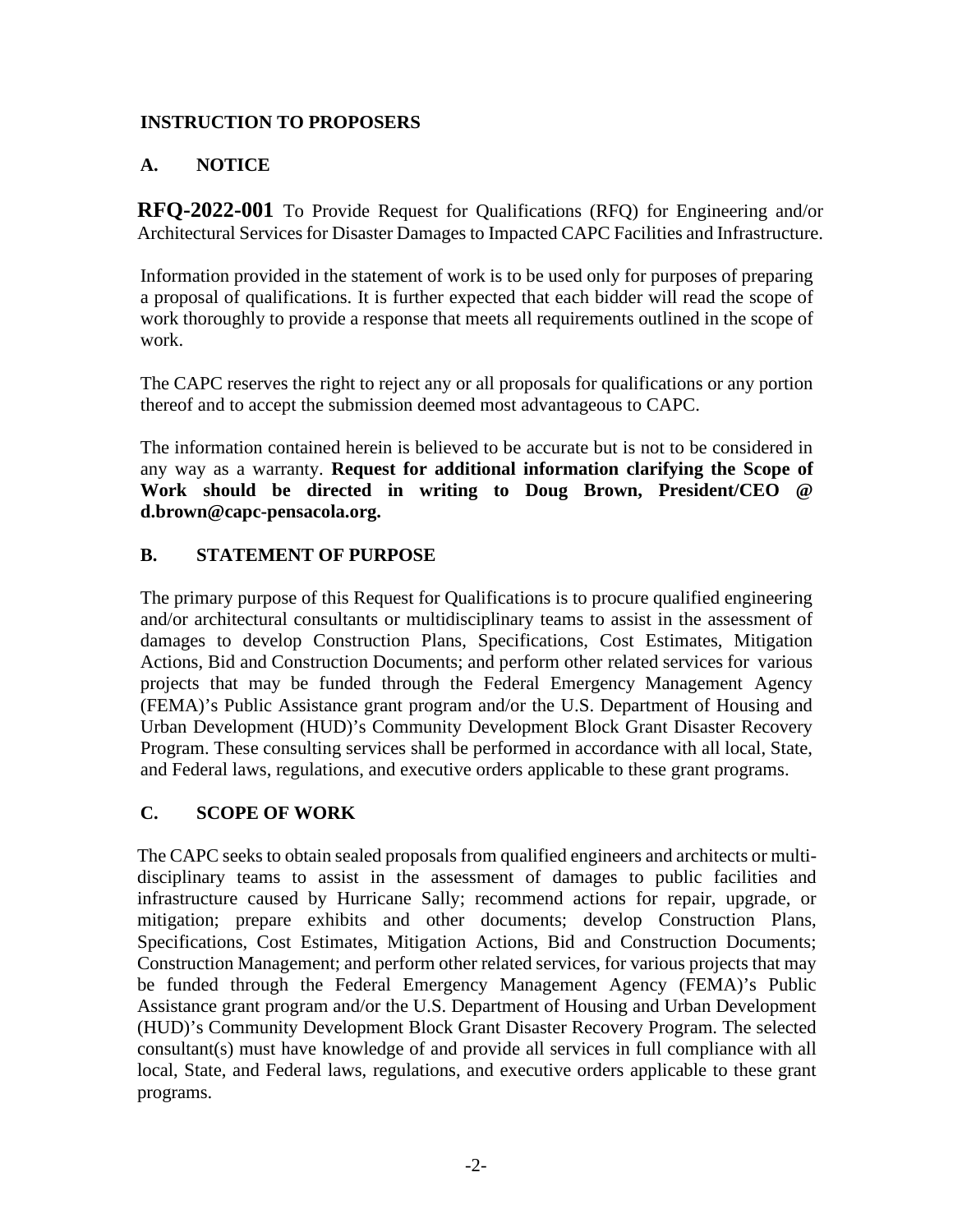This work will include the assessment and project development, when authorized, for any of the CAPC's facilities and infrastructure. Project development will also include all permitting, coordination with outside agencies, and any other items necessary to successfully develop the project in compliance with funding source requirements.

The CAPC may use this RFQ to enter one or more contracts, each comprising one or more partial scopes of work, projects, or stages of work. No work may commence, and no cost may be incurred on any scope of work, project, or work stage without prior written authorization to proceed.

**The executed contract will meet all rules for Federal grants, as provided for in Title 44 Code of Federal Regulations and 2CFR 200.317 through 200.326 and Appendix II**

#### **D. TIMETABLE**

- 1. Last day for requests for written clarification will be **April 22, 2022 at 10:00am.** Central Standard Time.
- 2. Proposals of will be accepted by **Community Action Program Committee, Inc.** no later than **April 29, 2022 at 5:00pm.** Central Standard Time.

#### **E. SUBMISSION OF PROPOSALS OF QUALIFICATIONS**

All interested parties shall submit *one* **(1)** electronic copy of the proposals of qualifications/rate schedule, to **Doug Brown, President/CEO @ d.brown@capcpensacola.org** no later than **April 29, 2022 at 5:00pm.** Central Standard Time.

#### **F. CONSIDERATION OF PROPOSALS**

**This RFQ does not commit the CAPC to the award of a contract, nor pay of any cost incurred in the preparation and submission of proposal of qualifications in anticipation of a contract. The CAPC reserves the right to reject any or all proposals of qualifications and to disregard any informality and/or irregularity in the quotation when, in its opinion, the best interest of CAPC will be served by such action.** Proposals failing to provide some of the items in the statement of work shall not be rejected per se but any deviations from the scope must be clearly noted.

### **G. ACCEPTANCE OF QUALIFICATIONS**

The CAPC will notify proposers in writing of acceptance of one or more of the proposals of qualifications and rate schedules. Failure to provide any supplementary documentation to comply with the respondent's submission may be grounds for disqualification.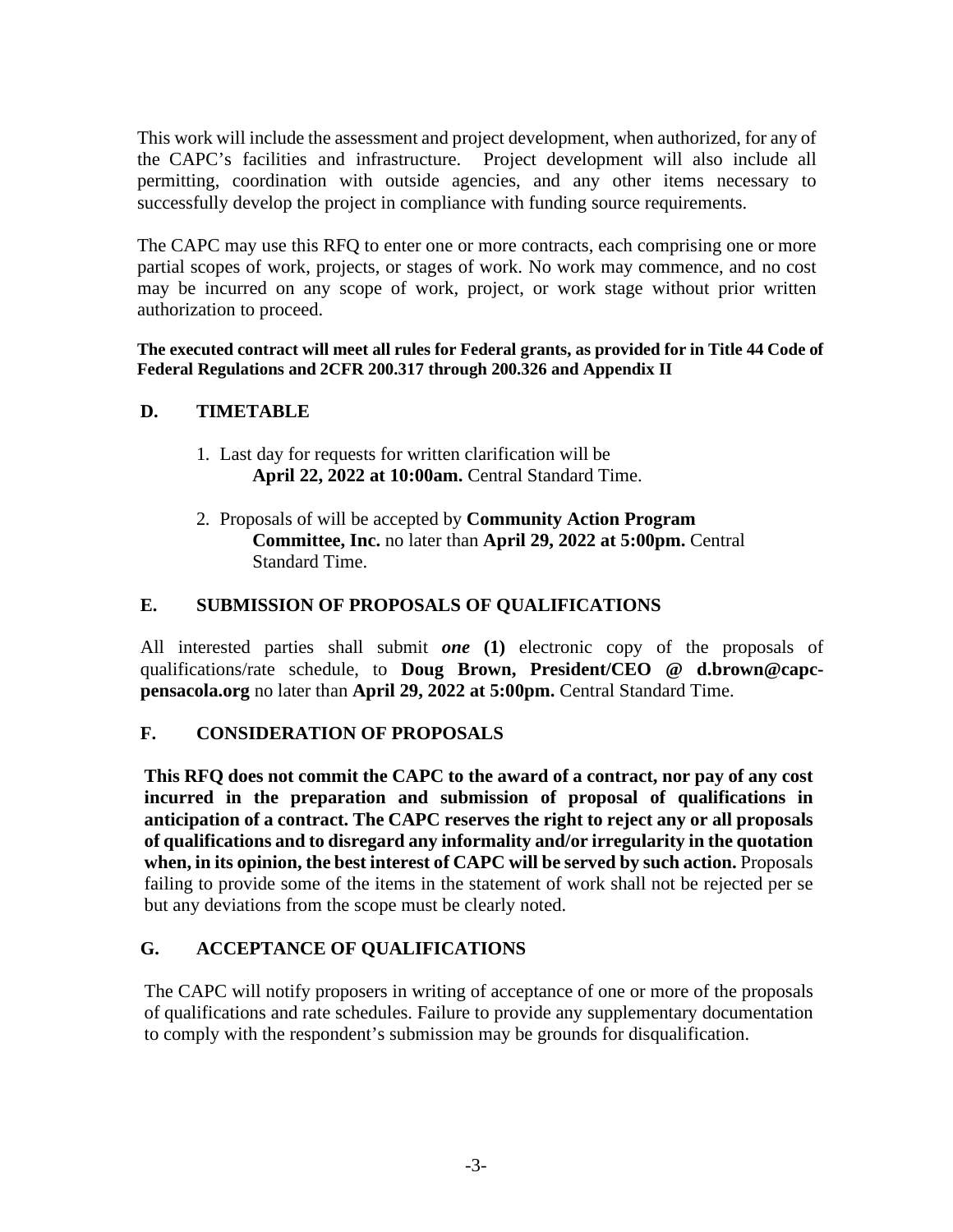#### **H. CONTENTS OF RFQ RESPONSE SUBMITTAL**

The following is a list of information to be included in the submittal response:

#### 1. **Executive Summary**

- a. Name, address, email and telephone numbers.
- b. Qualifications Statement Type of service(s) for which individual/firm is qualified.
- 2. **Table of Contents** Organized in the order cited in the format contained herein.
- 3. **Proposer Qualifications and Experience** History and background of Proposer, financial strength, capacity, and stability, with related services to entities:
	- a. Names/addresses of Principals of Firm.
	- b. Resumes of key personnel with relevant experience.
	- c. Corporate Resolution
	- d. Copy of valid Licenses
	- e. Insurance Certifications
	- f. Company Experience ["Past Projects"] with A/E design projects related to Federal Funding - (3) similar projects undertaken within the last five (5) years similar in scope.
- 4. **Past Projects –** Overview of 5 projects, similar in type, that demonstrate ability to perform.
- 5. **References -** must include name, entity name, telephone number, & email address. Please provide three (3) references from similar projects completed in the last three years.

# **I. QUALIFICATIONS**

The following general criteria in combination with the Score Card (attached as "Exhibit A") will be used in evaluating the Qualifications Statements for Contractor selection:

- 1. Capability to perform all or most of the services required for the project
- 2. Recent experience with similar or other projects comparable to the proposed project.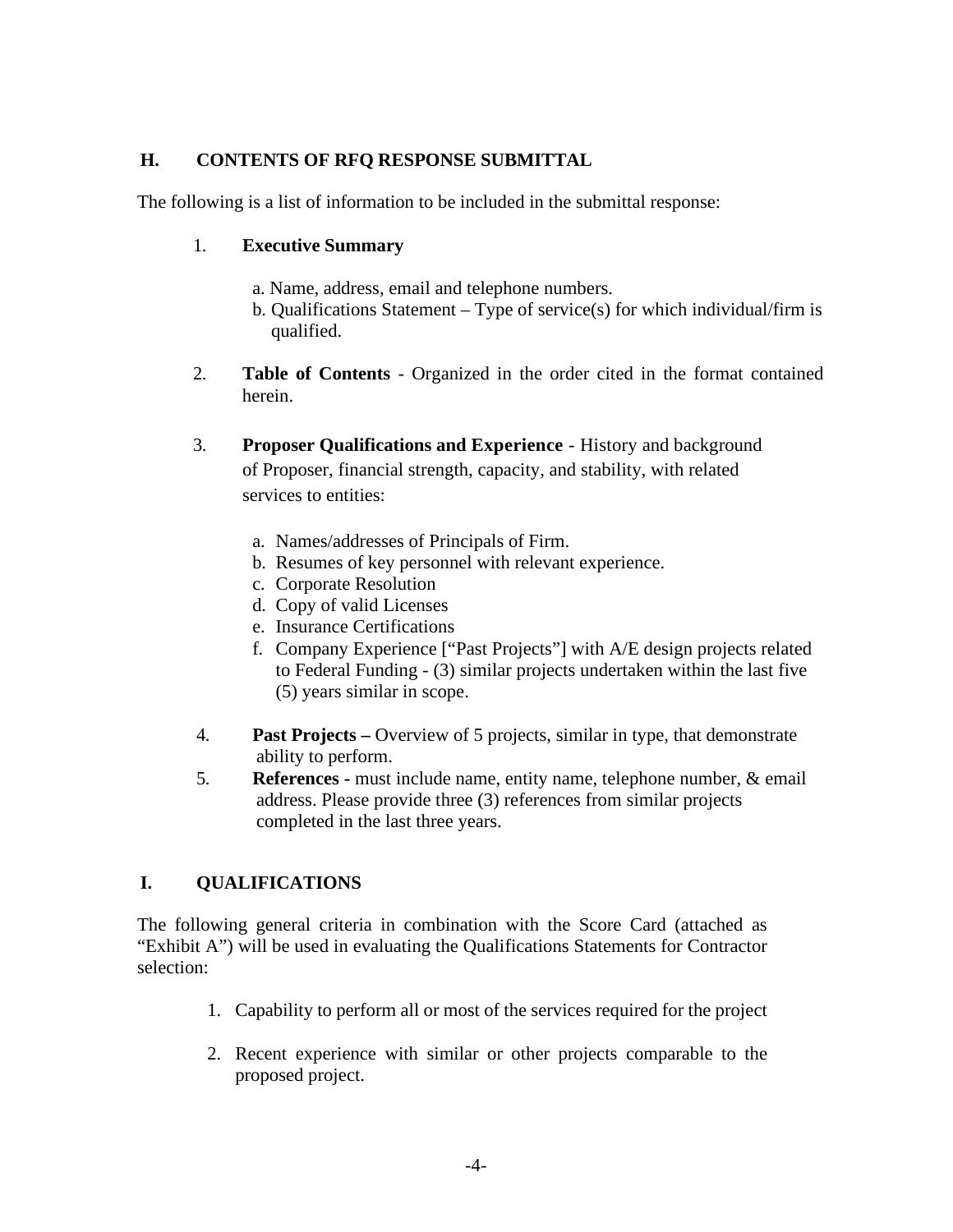- 3. Reputation for personal and professional integrity and competence.
- 4. Professional background and caliber of key personnel.
- 5. Capability to meet schedules and deadlines.
- 6. Qualifications and experience of the A/E firm.
- 7. Quality of projects previously undertaken.
- 8. Degree of interest shown in undertaking this project

#### **J. SELECTION PROCESS**

The contract for this project will be awarded through a qualifications-based selection process. All accepted proposals of qualifications and rate schedules will be reviewed by the Selection Committee. The selected firm (or firms) will then be presented to the CAPC Board to enter a contract for this project. Pricing for all work requested through an executed contract will be negotiated with the firm or firms selected prior to execution of subsequent task orders.

The selection process shall be as follows:

A committee of no more than three (3) CAPC representatives will review all conforming proposals received prior to the deadline. The contents of all proposals will be reviewed based on the Qualifications identified in Section I and will be scored based on the point allocation contained with the CAPC's scorecard, attached hereto as Exhibit A. Each of the selection factors within Exhibit A will be assigned a value based on the total available points for that factor. The scores of all three committee members will be averaged on a final score card to assign a final ranking. Any ties will be judged based on the "References" selection factor, with the highest ranking being determined the highest scoring firm. Ties as to the Reference scoring factor will result in the CAPC picking the firm that best meets its needs.

#### **K. CONFLICT OF INTEREST**

A proposer filing its qualifications hereby certifies that no officer, agent or employee of the CAPC has a pecuniary interest in this proposal of qualifications and rater schedule or has participated in contract negotiations on behalf of the CAPC; that the proposal of qualifications and rate schedule is made in good faith without fraud, collusion, or connection of any kind with any other Bidder for the same request for proposals of qualifications; the Bidder is competing solely in its own behalf without connection with, or obligation to, any undisclosed person or firm. The CAPC will also conduct its own, internal conflict of interest review prior to entering contract negotiations with any firms.

#### **L. INSURANCE REQUIREMENT**

Prior to commencing work hereunder, Vendor at his/its expense will procure **and**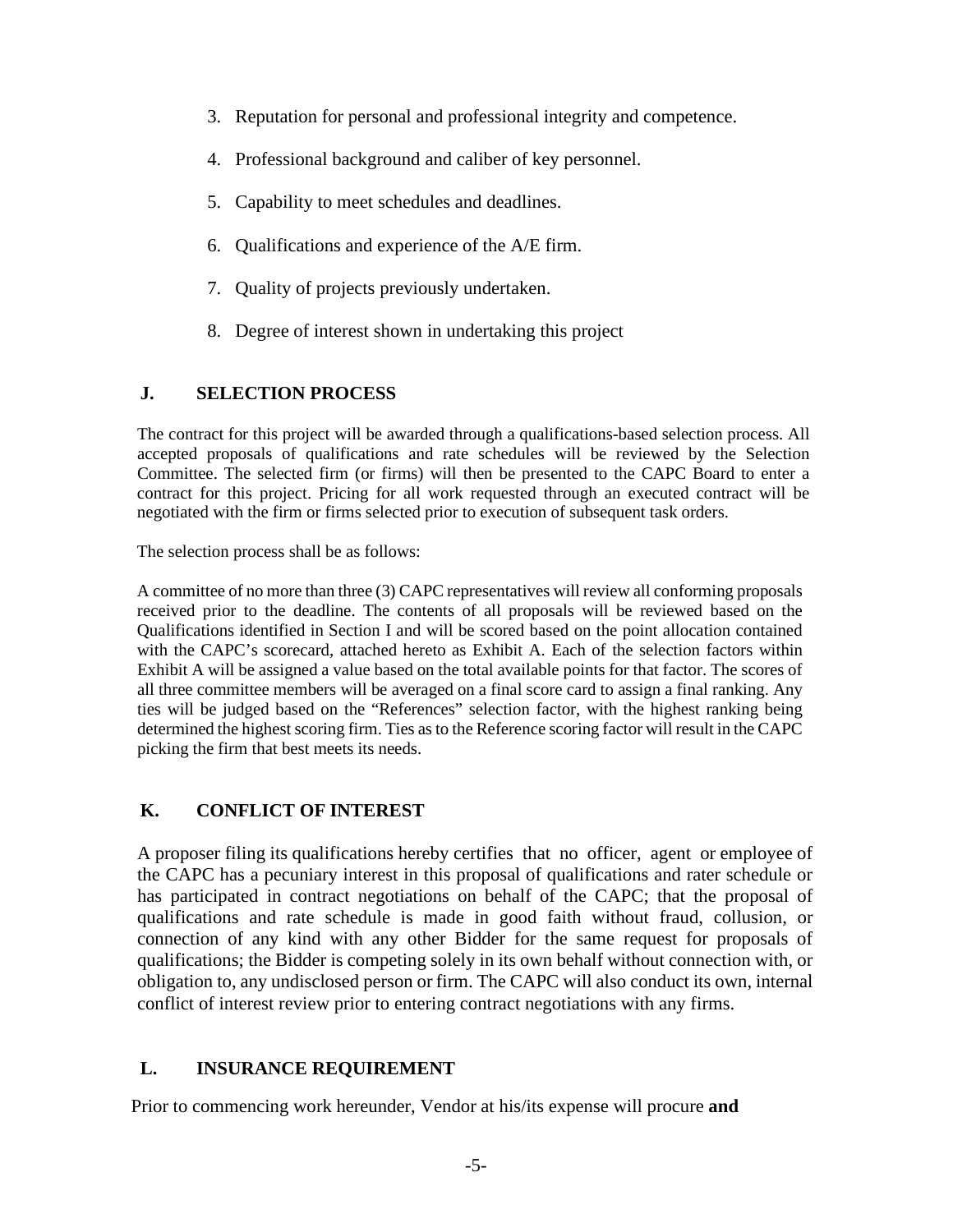**maintain the following minimum** insurance naming the CAPC- as an additional insured **for both ongoing and completed operations** on liability coverage and furnish certificates as to such on the CAPC's standard certificate form or standard Acord form certifying the coverage as follows:

**Contractor** shall maintain the following minimum insurance coverages for the duration of the contract with carriers having a current A.M. Best Rating A-: VI or better. Such limits are minimum limits and do not serve as a cap on **Contractor's** liability under this contract.

#### **Commercial General Liability Insurance –**

The Vendor shall have and maintain during the life of the contract, Commercial General Liability Insurance in at least the following limits:

Limits  $$1,000,000$  each occurrence \$2,000,000 general aggregate \$1,000,000 products/completed operations aggregate \$1,000,000 personal injury and advertising coverage

Such insurance shall name the CAPC of Pensacola as additional insured for both ongoing and completed operations by use of endorsements CG 20 10 and 20 37 or equivalent. Such insurance shall provide a waiver of subrogation in favor of the CAPC of Pensacola and be primary and noncontributory with any coverage maintained by CAPC of Pensacola.

**Business Automobile Liability Insurance** the Vendor shall have and maintain during the life of this contract, Comprehensive Automobile Liability, including owned, nonowned and hired vehicle, of below minimum limits.

Limits  $$1,000,000$  combined single limit

Such insurance shall name CAPC of Pensacola as additional insured, contain a waiver of subrogation in favor of the CAPC of Pensacola, and be primary and noncontributory with any insurance coverage maintained by the CAPC of Pensacola

#### **Workers' Compensation Insurance**

Limits- Statutory benefits for the State in which operations are being performed Employers' Liability Insurance.

| Limits | $$1,000,000$ each accident           |
|--------|--------------------------------------|
|        | $$1,000,000$ each employee – disease |
|        | $$1,000,000$ policy limit – disease  |

Such insurance shall contain a waiver of subrogation in favor of the CAPC of Pensacola. To the fullest extent permitted by law, **Contractor** agrees to fully defend, indemnify and hold harmless **Owner and its employees, officers, and agents,** from and against all losses, expenses,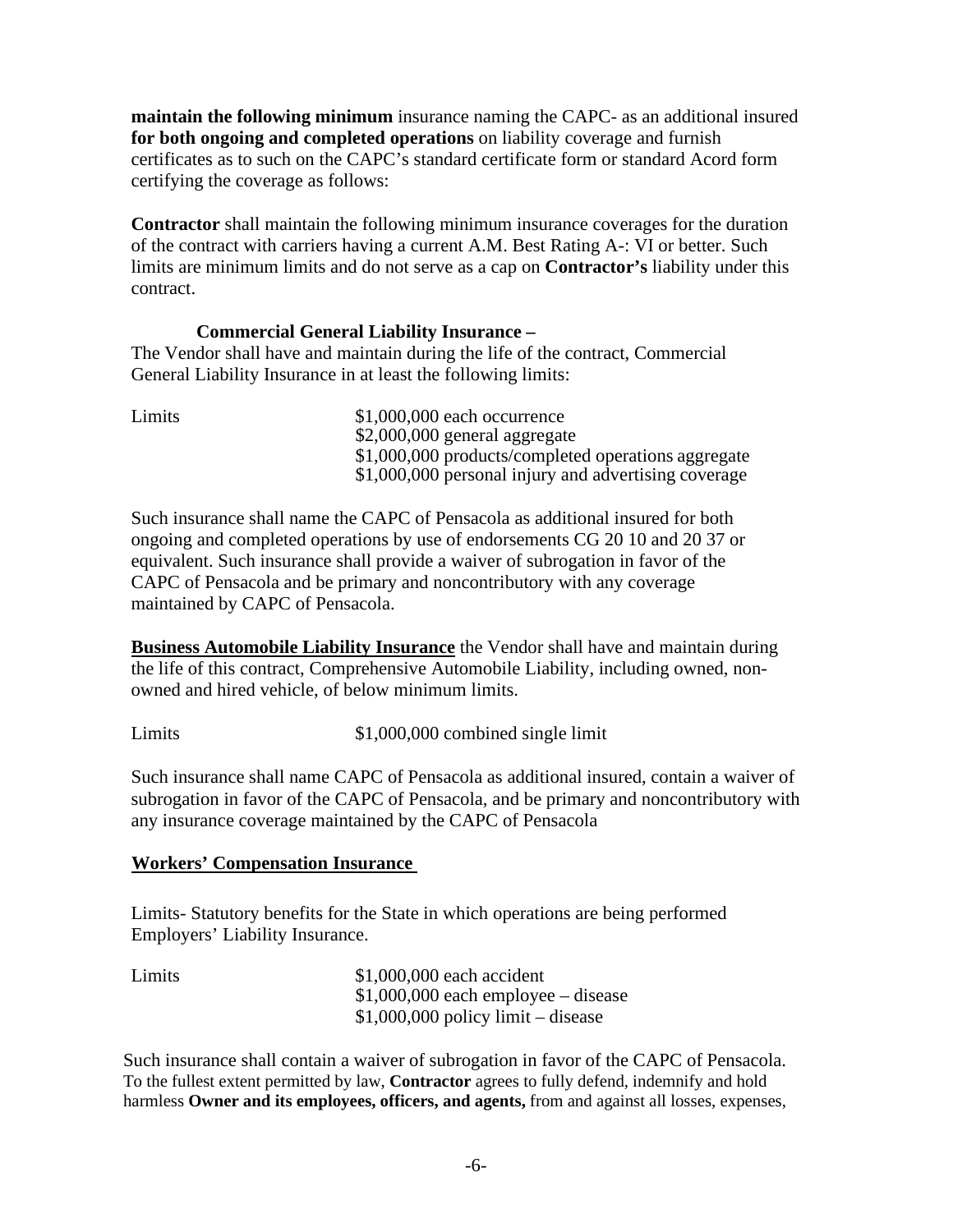liens, claims, demands, damages, or causes of action of every kind of character whatsoever, for the injury to or death of any persons or damage to property, including costs, attorney's fees and settlements, arising out of or in any way related to **Contractor's** operations under this agreement.

The Vendor shall not cause any insurance to be cancelled or permit any insurance to lapse.

All insurance policies shall contain a clause to the effect that the CAPC shall receive by written notice as evidenced by return receipt of registered or certified letter a ten (10) day notice of non-payment of premiums and notice on cancellation or non-renewal on the policy in accordance with policy provisions.

> **In all instances, Vendor must procure insurance naming the CAPC of Pensacola as an additional insured for ongoing and completed operations on the general and auto liability coverage and include a waiver of subrogation and be primary and noncontributory with any insurance maintained by the CAPC.**

#### NOTE TO PROPOSERS:

- 1) Submit evidence of these Insurance Requirements with all required information set forth in the solicitation documents as your proposal.
- 2) Retain the complete set of Specifications and Contract Documents and a copy of the Insurance Forms for your files.

### **M. REQUIREMENTS FOR CORPORATION**

- 1. ARTICLES OF INCORPORATION
- 2. CERTIFICATE OF CORPORATE RESOLUTION
- 3. CERTIFICATE OF GOOD STANDING

#### THESE WILL BE REQUIRED PRIOR TO EXECUTION OF CONTRACT.

#### **N. REQUIRED CLAUSES / ANTI-LOBBYING**

This procurement and any contracts entered as a result must be fully compliant with the Uniform Administrative Requirements, Cost Principles, and Audit Requirements found in 2 Code of Federal Regulations ("CFR") Part 200 et seq. In particular, the contract clauses included in this solicitation as "Exhibit B" will be incorporated into any agreement reached with any firm selected for negotiation. Additionally, as part of the proposal, contractor will also execute an Anti-Lobbying Certification as "Exhibit C".

#### **O. SUSPENSION & DEBARRMENT**

The services sought through this procurement are subject to the debarment and suspension regulations implementing Executive Order 12549, Debarment and Suspension (1986) and Executive Order 12689, Debarment and Suspension (1989) at 2 C.F.R. Part 180 and the Department of Homeland Security's regulations at 2 C.F.R. Part 3000 (Non-procurement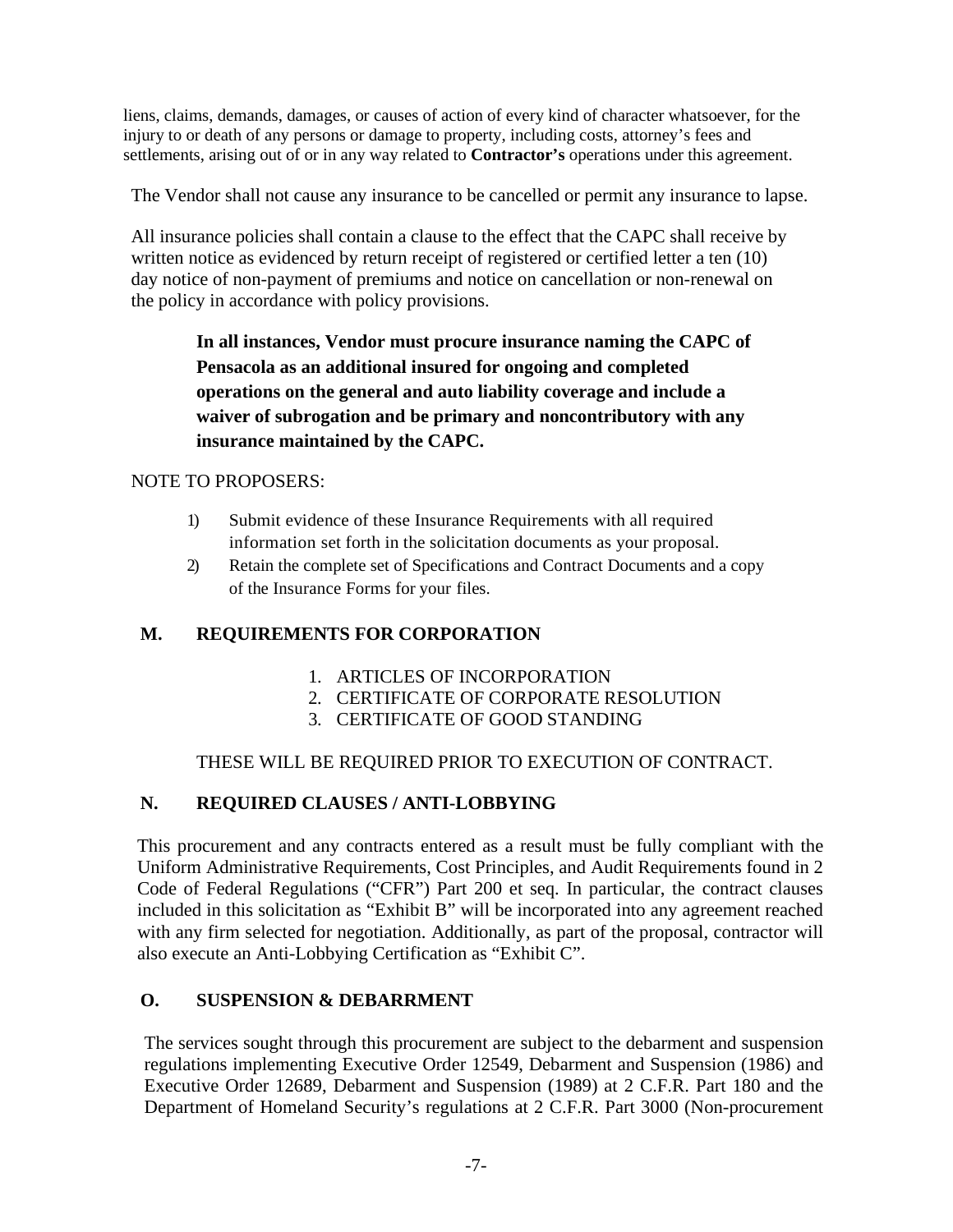Debarment and Suspension). Prior to execution of any contracts resulting from this procurement, all contractors any identified sub-contractors must provide satisfactory evidence that they are neither debarred nor suspended as determined by the federal government's System for Award Management.

## **P. CONTRACT DURATION**

The contract resulting from this RFQ will have a base period length **of 24 months**, beginning on the effective date of the contract or the date of the CAPC's Authorized Agent's signature, whichever is later. The CAPC of Pensacola reserves the right to renew the contract for an additional 2 years which, if exercised, would result in a total contract period of four (4) years.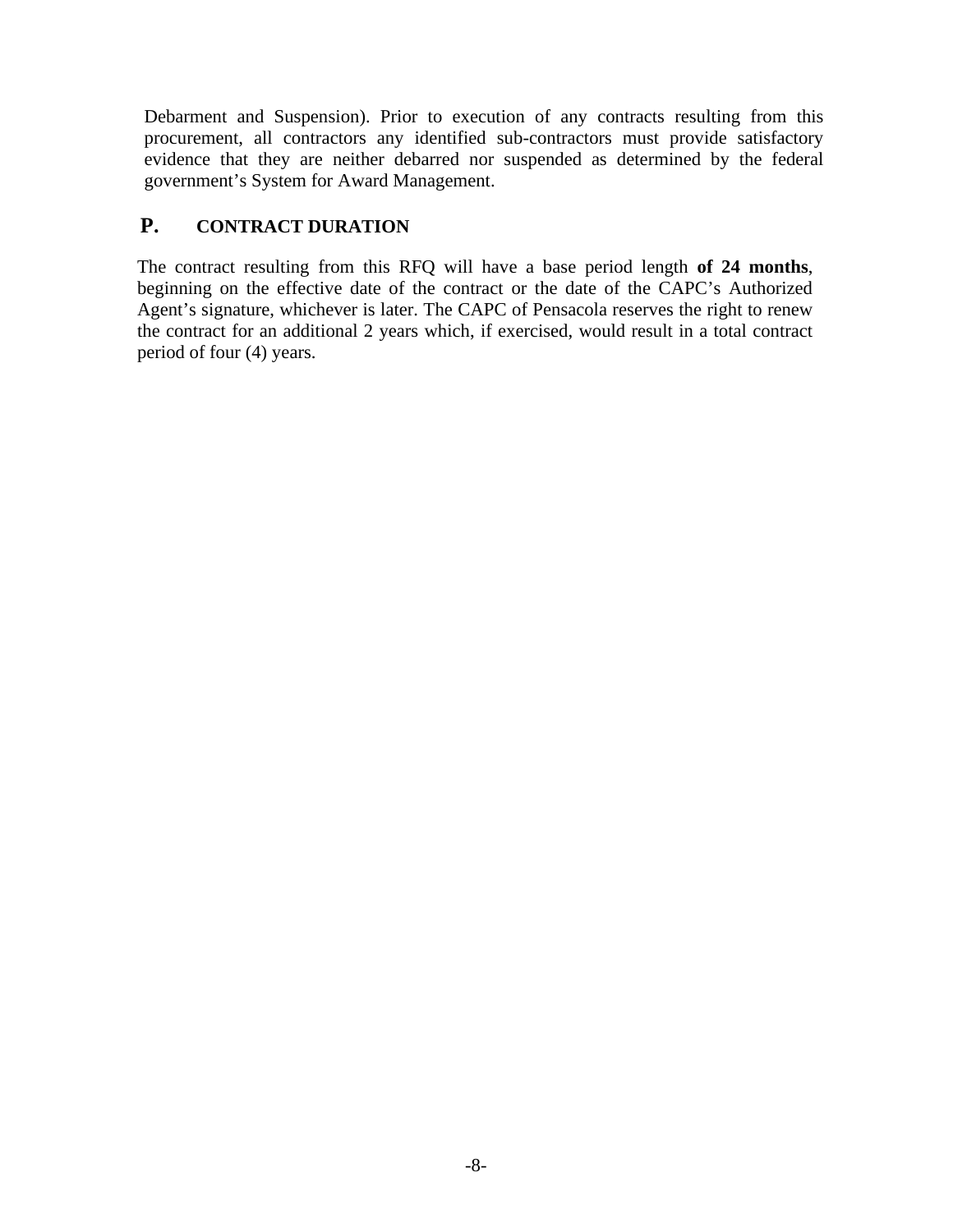# **Exhibit A**

# **Selection Committee Score Card**

| <b>Selection Factor</b>      | <b>Possible Points</b> | <b>Total Points</b><br><b>Awarded</b> |
|------------------------------|------------------------|---------------------------------------|
| Key Personnel and Experience | 40 pts                 |                                       |
| Capacity to Perform          | 30 pts                 |                                       |
| Past Projects                | 20 pts                 |                                       |
| References                   | $10$ pts               |                                       |
| <b>Total Score</b>           | $100$ pts              |                                       |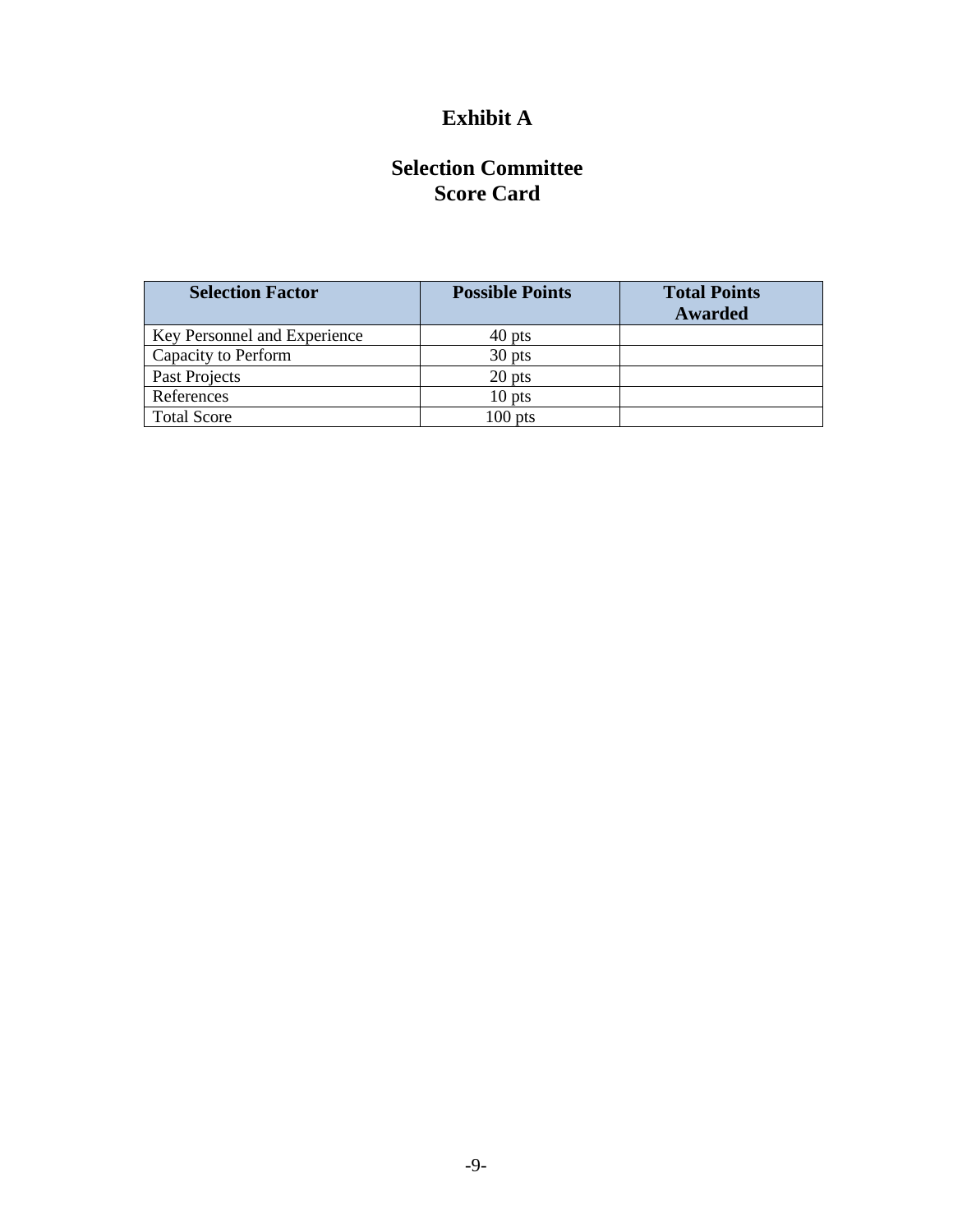# **Exhibit B**

# **Required Clauses – Contract Provisions for Non-Federal Entity Contracts Under Federal Awards Under 2 CFR Part 200**

Throughout the performance of any work under this Agreement, the CONTRACTOR agrees to abide by the following clauses and requirements:

- 1. **Equal Employment Opportunity**. During the performance of this Agreement, the CONTRACTOR agrees as follows:
	- a. CONTRACTOR will not discriminate against any employee or applicant for employment because of race, color, religion, sex, or national origin. CONTRACTOR will take affirmative action to ensure that applicants are employed, and that employees are treated during employment without regard to their race, color, religion, sex, or national origin. Such action shall include, but not be limited to the following: Employment, upgrading, demotion, or transfer; recruitment or recruitment advertising; layoff or termination; rates of pay or other forms of compensation; and selection for training, including apprenticeship. CONTRACTOR agrees to post in conspicuous places, available to employees and applicants for employment, notices to be provided setting forth the provisions of this nondiscrimination clause.
	- b. CONTRACTOR will, in all solicitations or advertisements for employees placed by or on behalf of the CONTRACTOR, state that all qualified applicants will receive considerations for employment without regard to race, color, religion, sex, or national origin.
	- c. CONTRACTOR will send to each labor union or representative of workers with which he has a collective bargaining agreement or other contract or understanding, a notice to be provided advising the said labor union or workers' representatives of CONTRACTOR's commitments under this section and shall post copies of the notice in conspicuous places available to employees and applicants for employment.
	- d. CONTRACTOR will comply with all provisions of Executive Order 11246 of September 24, 1965, and of the rules, regulations, and relevant orders of the Secretary of Labor.
	- e. CONTRACTOR will furnish all information and reports required by Executive Order 11246 of September 24, 1965, and by rules, regulations, and orders of the Secretary of Labor, or pursuant thereto, and will permit access to his books, records, and accounts by the administering agency and the Secretary of Labor for purposes of investigation to ascertain compliance with such rules, regulations, and orders.
	- f. In the event of CONTRACTOR's noncompliance with the nondiscrimination clauses of this contract or with any of the said rules, regulations, or orders, this Agreement may be canceled, terminated, or suspended in whole or in part and the CONTRACTOR may be declared ineligible for further Government contracts or federally assisted construction contracts in accordance with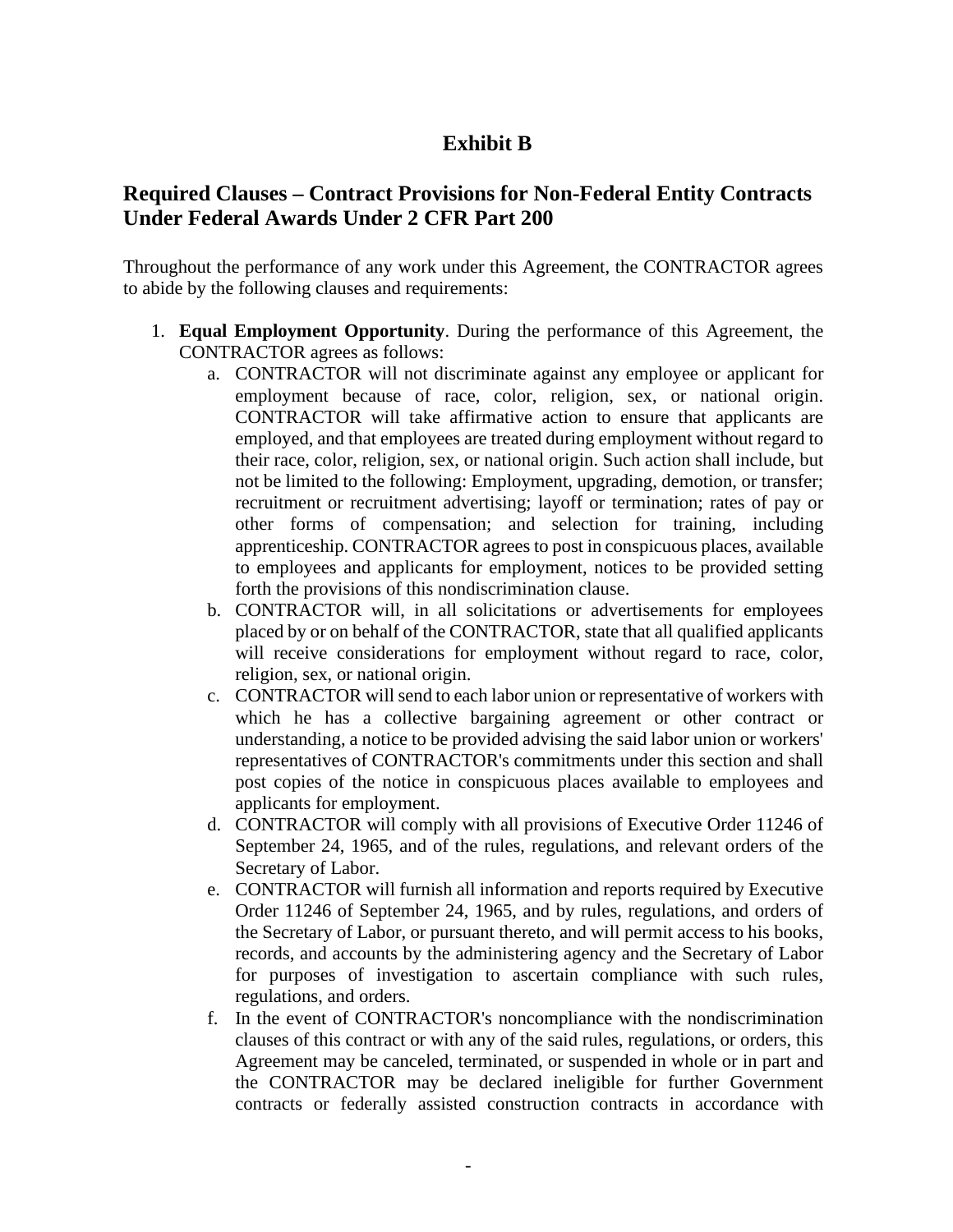procedures authorized in Executive Order 11246 of September 24, 1965, and such other sanctions as may be imposed and remedies invoked as provided in Executive Order 11246 of September 24, 1965, or by rule, regulation, or order of the Secretary of Labor, or as otherwise provided by law.

- g. The CONTRACTOR will include the portion of the sentence immediately preceding paragraph (a) and the provisions of paragraphs (a) through (g) in every subcontract or purchase order unless exempted by rules, regulations, or orders of the Secretary of Labor issued pursuant to section 204 of Executive Order 11246 of September 24, 1965, so that such provisions will be binding upon each subcontractor or vendor. The CONTRACTOR will take such action with respect to any subcontract or purchase order as the administering agency may direct as a means of enforcing such provisions, including sanctions for noncompliance: Provided, however, That in the event that CONTRACTOR becomes involved in, or is threatened with, litigation with a subcontractor or vendor as a result of such direction by the administering agency the CONTRACTOR may request the United States to enter into such litigation to protect the interests of the United States.
- 2. **Compliance with the Davis-Bacon Act and the Copeland "Anti-Kickback" Act**. As required by Federal program legislation:
	- a. CONTRACTOR agrees that it shall comply with the *Davis-Bacon Act (40 USC 3141-3144 and 3146-3148)* as supplemented by the Department of Labor regulations (29 CFR Part 5, "Labor Standards Provisions Applicable to Contracts Covering Federally Financed and Assisted Construction").
		- i. In accordance with the statute, CONTRACTOR is required to pay wages to laborers and mechanics at a rate not less than the prevailing wages specified in a wage determination made by the Secretary of Labor. In addition, CONTRACTOR shall pay wages not less than once a week. CONTRACTOR agrees that, for any Task Order to which this requirement applies, the Contract is conditioned upon CONTRACTOR's acceptance of the wage determination.
	- b. CONTRACTOR agrees that it shall comply with the *Copeland "Anti-Kickback" Act (40 USC 3145),* as supplemented by the Department of Labor regulations (29 CFR Part 3, "CONTRACTORs and Subcontractors on Public Building or Public Work Financed in Whole or in Part by Loans or Grants from the United States") and are incorporated by reference into this Agreement.
		- i. Contactor. The CONTRACTOR shall comply with 18 U.S.C. § 874, 40 U.S.C. § 3145, and the requirements of 29 C.F.R. pt. 3 as may be applicable, which are incorporated by reference into this Agreement.
		- ii. Subcontracts. The CONTRACTOR or subcontractor shall insert in any subcontracts the clause above and such other clauses as the FEMA may by appropriate instructions require, and also a clause requiring the subcontractors to include these clauses in any lower tier subcontracts. The prime contractor shall be responsible for the compliance by any subcontractor or lower tier subcontractor with all of these contract clauses.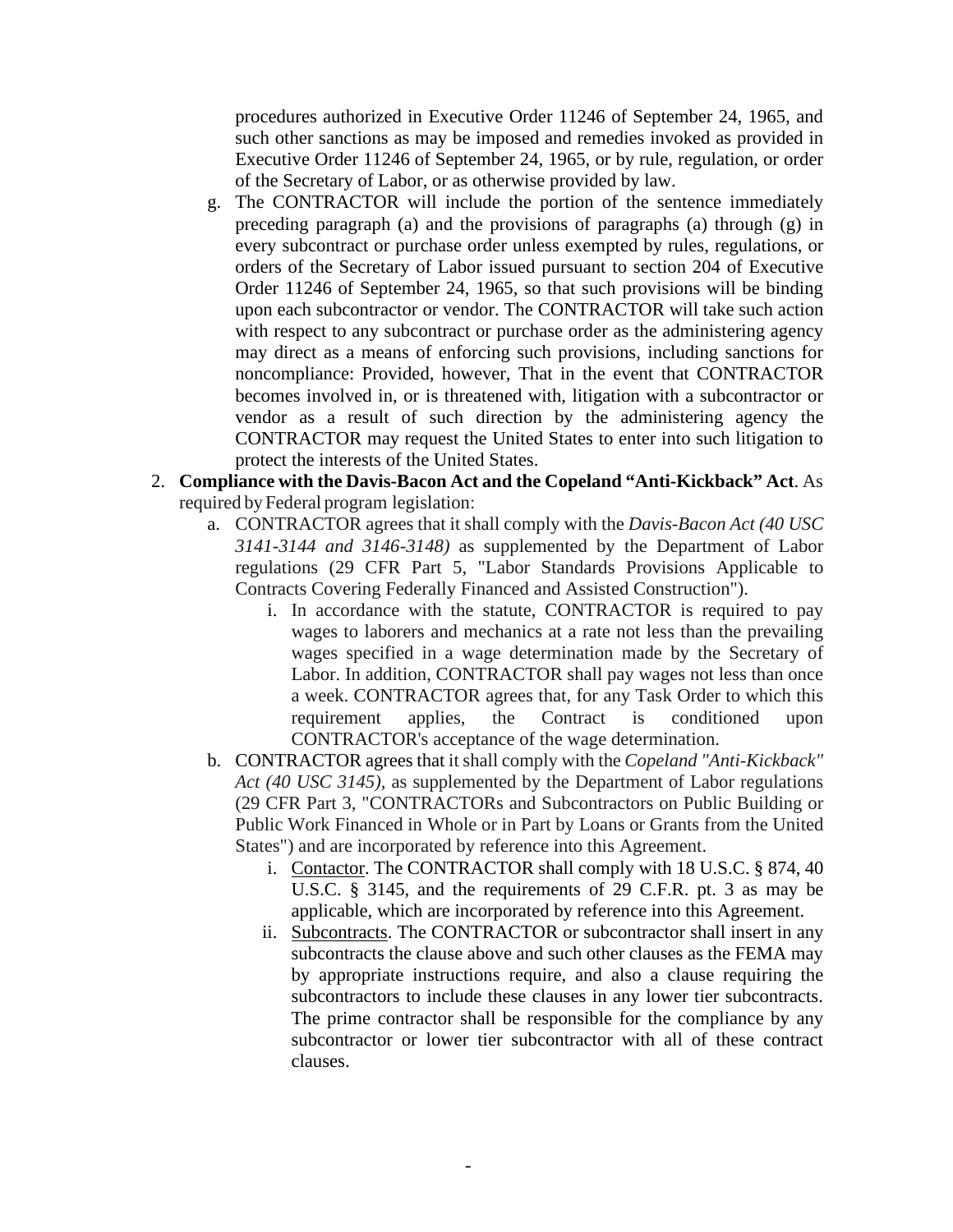- iii. Breach. A breach of the contract clauses above may be grounds for termination of the contract, and for debarment as a CONTRACTOR and subcontractor as provided in 29 C.F.R. § 5.12.
- 3. **Compliance with the Contract Work Hours and Safety Standards Act**.
	- a. Overtime requirements. The CONTRACTOR or subcontractor contracting for any part of the contract work which may require or involve the employment of laborers or mechanics shall not require nor permit any such laborer or mechanic in any workweek in which he or she is employed on such work to work in excess of forty hours in such workweek unless such laborer or mechanic receives compensation at a rate not less than one and one-half times the basic rate of pay for all hours worked in excess of forty hours in such workweek.
	- b. Violation; liability for unpaid wages; liquidated damages. In the event of any violation of the clause set forth in paragraph (1) of this section the CONTRACTOR and any subcontractor responsible therefor shall be liable for the unpaid wages. In addition, the CONTRACTOR and subcontractor shall be liable to the United States (in the case of work done under contract for the District of Columbia or a territory, to such District or to such territory), for liquidated damages. Such liquidated damages shall be computed with respect to each individual laborer or mechanic, including watchmen and guards, employed in violation of the clause set forth in paragraph (a) of this section, in the sum of \$10 for each calendar day on which such individual was required or permitted to work in excess of the standard workweek of forty hours without payment of the overtime wages required by the clause set forth in paragraph (a) of this section.
	- c. Withholding for unpaid wages and liquidated damages. The CLIENT shall upon its own action or upon written request of an authorized representative of the Department of Labor withhold or cause to be withheld, from any moneys payable on account of work performed by the CONTRACTOR or subcontractor under any such contract or any other Federal contract with the same prime contractor, or any other federally-assisted contract subject to the *Contract Work Hours and Safety Standards Act*, which is held by the same prime contractor, such sums as may be determined to be necessary to satisfy any liabilities of such CONTRACTOR or subcontractor for unpaid wages and liquidated damages as provided in the clause set forth in paragraph (b) of this section.
	- d. Subcontracts. The CONTRACTOR or subcontractor shall insert in any subcontracts the clauses set forth in paragraph (a) through (d) of this section and a clause requiring the subcontractors to include these clauses in any lower tier subcontracts. The prime CONTRACTOR shall be responsible for compliance by any subcontractor or lower tier subcontractor with the clauses set forth in paragraphs (a) through (d) of this section.
- 4. **Rights to Inventions Made Under a Contract or Agreement**. As required by Federal program legislation, CONTRACTOR agrees to comply with the requirements of 37 C.F.R. Part 401 (Rights to Inventions Made by Nonprofit Organizations and Small Business Firms Under Government Grants, Contracts and Cooperative Agreements), and any implementing regulations issued by FEMA.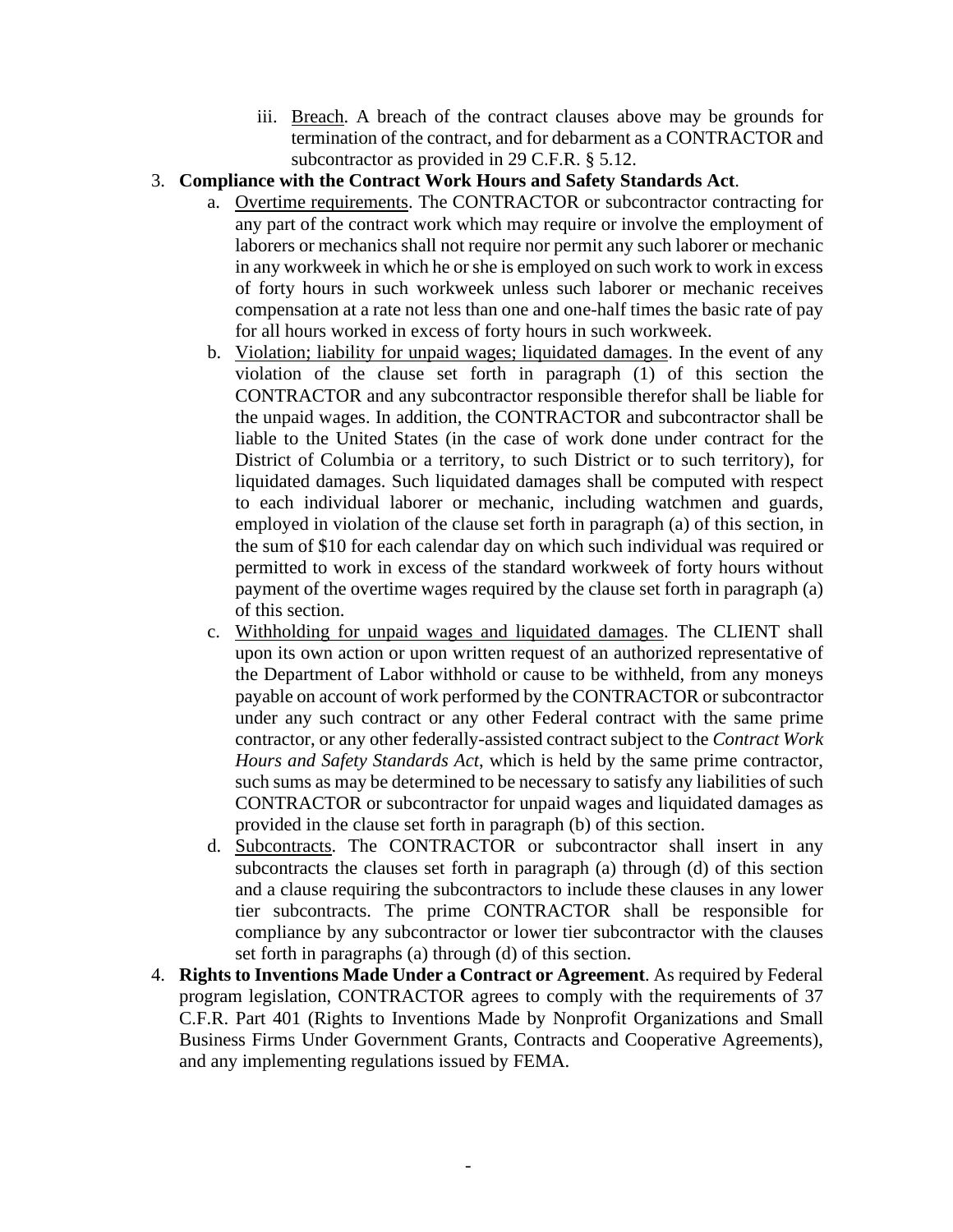- 5. **Clean Air Act and Federal Water Pollution Control Act**. As required by Federal program legislation: CONTRACTOR agrees to comply with the following federal requirements:
	- a. *Clean Air Act*.
		- i. The CONTRACTOR agrees to comply with all applicable standards, orders or regulations issued pursuant to the Clean Air Act, as amended, 42 U.S.C. (2)
		- ii. The CONTRACTOR agrees to report each violation to the CLIENT] and understands and agrees that the CLIENT will, in turn, report each violation as required to assure notification to the State of Florida, Federal Emergency Management Agency, and the appropriate Environmental Protection Agency Regional Office.
		- iii. The CONTRACTOR agrees to include these requirements in each subcontract exceeding \$150,000 financed in whole or in part with Federal assistance provided by FEMA.
	- *b. Federal Water Pollution Control Act* 
		- i. The CONTRACTOR agrees to comply with all applicable standards, orders or regulations issued pursuant to the Federal Water Pollution Control Act, as amended, 33 U.S.C. 1251 et seq.
		- ii. The CONTRACTOR agrees to report each violation to the CLIENT and understands and agrees that the CLIENT will, in turn, report each violation as required to assure notification to the State of Florida, Federal Emergency Management Agency, and the appropriate Environmental Protection Agency Regional Office.
		- iii. The CONTRACTOR agrees to include these requirements in each subcontract exceeding \$150,000 financed in whole or in part with Federal assistance provided by FEMA.

#### 6. **Suspension and Debarment**.

- a. This contract is a covered transaction for purposes of 2 C.F.R. pt. 180 and 2 C.F.R. pt. 3000. As such the CONTRACTOR is required, and will, verify that neither CONTRACTOR, its principals (defined at 2 C.F.R. § 180.995), nor its affiliates (defined at 2 C.F.R. § 180.905) are excluded (defined at 2 C.F.R. § 180.940) or disqualified (defined at 2 C.F.R. § 180.935).
- b. The CONTRACTOR will comply with 2 C.F.R. pt. 180, subpart C and 2 C.F.R. pt. 3000, subpart C and must include a requirement to comply with these regulations in any lower tier covered transaction it enters.
- c. CONTRACTOR's certification is a material representation of fact relied upon by the CLIENT. If it is later determined that the CONTRACTOR did not comply with 2 C.F.R. pt. 180, subpart C and 2 C.F.R. pt. 3000, subpart C, in addition to remedies available to State of Florida, the Federal Government may pursue available remedies, including but not limited to suspension and/or debarment.
- d. The CONTRACTOR agrees to comply with the requirements of 2 C.F.R. pt. 180, subpart C and 2 C.F.R. pt. 3000, subpart C throughout the period this Agreement. The CONTRACTOR further agrees to include a provision requiring such compliance in its lower-tier covered transactions.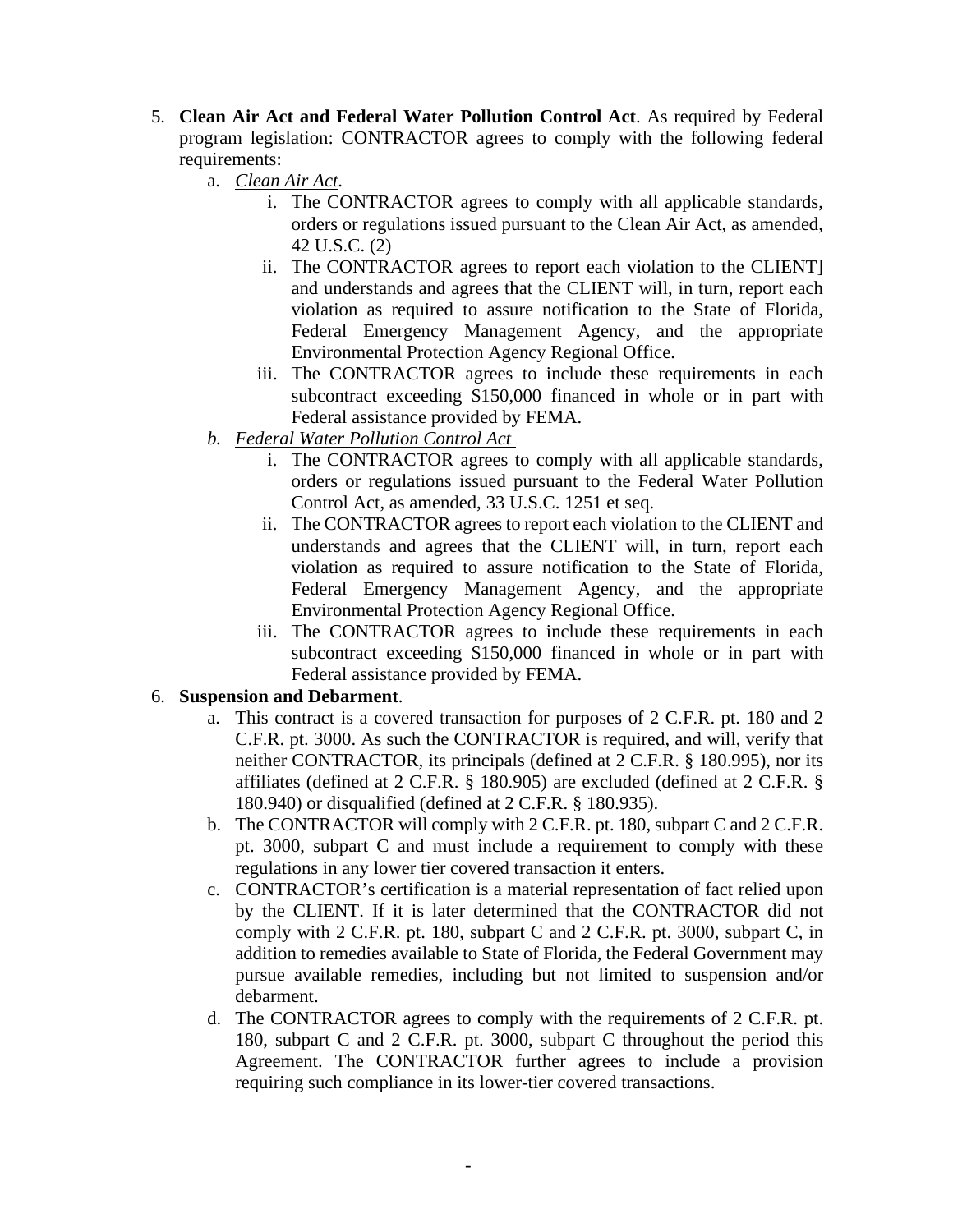#### 7. **Byrd Anti-Lobbying Amendment, 31 U.S.C. § 1352 (as amended)**

- a. The CONTRACTOR certifies to the CLIENT that it has not and will not use Federal appropriated funds to pay any person or organization for influencing or attempting to influence an officer or employee of any agency, a member of Congress, officer or employee of Congress, or an employee of a member of Congress in connection with obtaining any Federal contract, grant, or any other award covered by 31 U.S.C. § 1352. *The required Certification is provided as an addendum to this Agreement*.
- b. CONTRACTOR will also ensure that each tier of subcontractor(s) shall also disclose any lobbying with non-Federal funds that takes place in connection with obtaining any Federal award. Such disclosures will be forwarded from tierto-tier up to the CLIENT.
- 8. **Procurement of Recovered Materials**. As required by federal program legislation, CONTRACTOR agrees to the following:
	- a. In the performance of this contract, the CONTRACTOR shall make maximum use of products containing recovered materials that are EPA-designated items unless the product cannot be acquired:
		- i. competitively within a timeframe providing for compliance with the contract performance schedule;
		- ii. meeting contract performance requirements; or
		- iii. at a reasonable price.
	- b. Information about this requirement, along with the list of EPA-designate items, is available at EPA's Comprehensive Procurement Guidelines web site, [https://www.epa.gov/smm/comprehensive-procurement-guideline-cpg](https://www.epa.gov/smm/comprehensive-procurement-guideline-cpg-program)[program.](https://www.epa.gov/smm/comprehensive-procurement-guideline-cpg-program)
- 9. **DHS Seals, Logos, and Flags**. The CONTRACTOR shall not use the DHS seal(s), logos, crests, or reproductions of flags or likenesses of DHS agency officials without specific FEMA pre-approval.
- 10. **Compliance with Federal Law, Regulations, and Executive Orders**. The CONTRACTOR acknowledges that FEMA financial assistance will be used to fund the contract only. The CONTRACTOR will comply will all applicable federal law, regulations, executive orders, FEMA policies, procedures, and directives.
- 11. **No Obligation by Federal Government**. "The Federal Government is not a party to this contract and is not subject to any obligations or liabilities to the non-Federal entity, CONTRACTOR, or any other party pertaining to any matter resulting from the contract.
- 12. **Program Fraud and False or Fraudulent Statements or Related Acts**. The CONTRACTOR acknowledges that 31 U.S.C. Chap. 38 (Administrative Remedies for False Claims and Statements) applies to the CONTRACTOR actions pertaining to this Agreement.